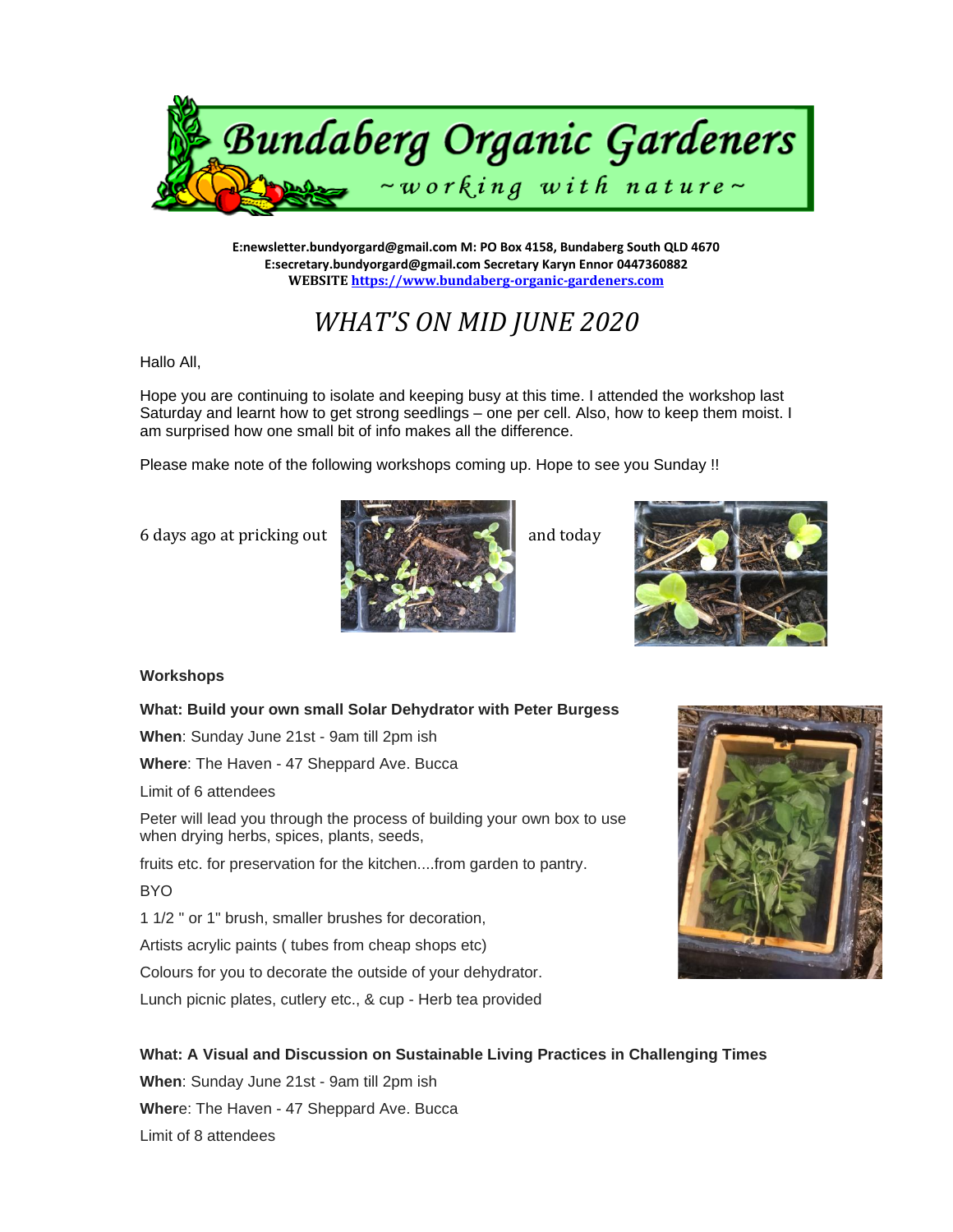A visual & discussion on sustainable living practices in challenging times

Pam will show & tell what is done there to save money, make, process & preserve different aspects of garden

produce for future use with minimal input from shops.

EG: Washing detergent, liquid body soap, Herbal tonics, ACV uses, spices from garden to pantry, chilli, ginger,

turmeric, comfrey etc.

Host: Pam Burgess

BYO -- Lunch, picnic plates, cutlery etc., & cup - Herb tea provided

Phone 0403 989 788 to register your interest for either one of these activities & email to BOGI secretary .

#### **What: Self Watering Wicking Beds**

When: Sunday July 5<sup>th</sup> 9.30am till noon

**Where**: 81 Chapmans Rd, St. Kilda

BYO: Your Lunch - plate - cup - utensils - folding chair. etc.

Tea & Coffee will be available

Anything for sale - Yes Parsley bunches - Egg plant plants perhaps others

After this workshop visit Gin Gin Landcare on your way home to see the spectacular Fraser Island Creeper in bloom.



## **Imported Honey to be banned or labelled with Country of Origin. Eg. China, Argentina...**

Imported honey can carry different strains of diseases that can effect not only Australian honeybees but over 1500 indigenous bee species. One disease American Foul Brood is presently decimating bee colonies. AFB disease can be spread easily by animal lovers feeding birds and possums honey outdoors. Often people use cheap imported honey to feed animals and birds. We can learn from the prawn industry. Innocently people used imported prawns for bait which decimated the local prawn industry. The same thing is happening to our bees due to imported honey.

With large packers importing huge amounts of imported honey Australia's reputation overseas has been tarnished. Only a minuscule amount of honey entering the country is tested for purity each year, and as such there is a high chance of impure honey - which has either been produced by supplemental feeding of bee colonies or adulterated with other sweeteners entering the country undetected. This imported honey mostly from China is blended with Australian honey than reexported which means Australia is now considered a high risk country to buy honey from.

<https://tshmember.com/approvedcountrie.html>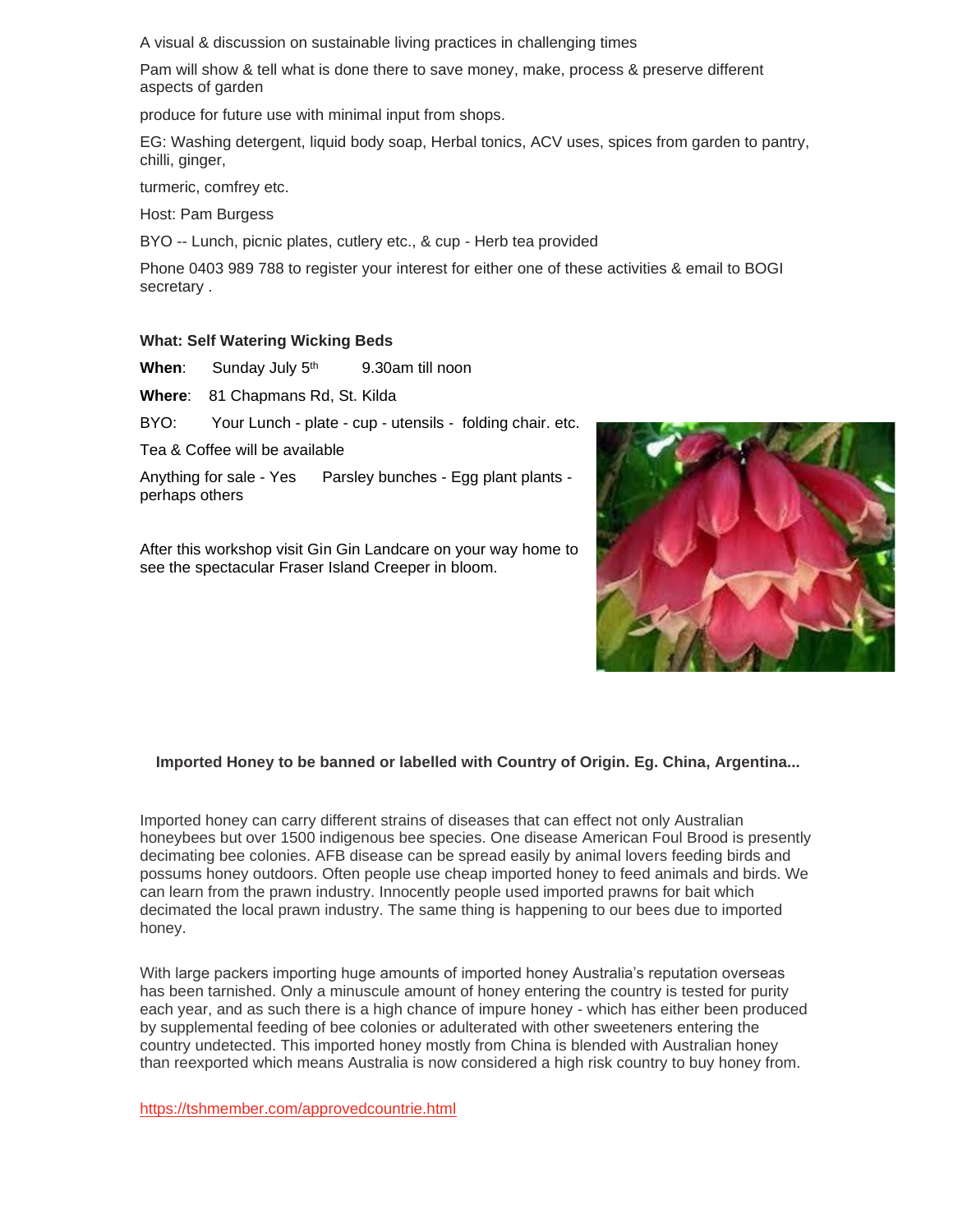Australian food industry is dependent on honeybee pollination. For the pollination industry to remain strong we need a healthy bees and a healthy honey industry within Australia. By banning the importation of honey into Australia it will strengthen the pollination industry . Australian wholesale honey prices have been declining. If this continues many beekeepers with leave the pollination industry.

Australian Beekeeper's are receiving an unfair price. New Zealand banned imports and their wholesale price of honey is \$12 a kilogram because of imports Australian Beekeeper's are being paid as low as \$3.10 a kilogram . Australia is the only continent in the world free of Varroa Destructor so our honey is free from chemical treatments. Australian Honey is some of the purist in the world our beekeepers deserve to be paid a premium price.

Corporations are confusing consumers by not adding country of origin on their imported honey. Many Australian's believe they are buying Australian honey when in fact it is Chinese honey blended with Australian honey. It is unfair Australians do not know the country of origin on the honey they purchase.

### Now do something !!!!!!!!!!!

Sign the petition to ban imported honey, see below. [https://www.change.org/p/imported-honey](https://www.change.org/p/imported-honey-must-be-banned-or-labelled-with-country-of-origin-eg-china-argentina)[must-be-banned-or-labelled-with-country-of-origin-eg-china-argentina](https://www.change.org/p/imported-honey-must-be-banned-or-labelled-with-country-of-origin-eg-china-argentina)

Lets support local (Bundaberg) honey producers. Please send names and contact details to the newsletter editor for your benefit.

STOP PRESS American Foulbrood disease has been found in bees on Kangaroo Island in South Australia this last week !!!!

#### **What has happened to the great Aussie backyard?**

[file:///C:/Users/Home/Downloads/What%20has%20happened%20to%20the%20great%20Aussie](file:///C:/Users/Home/Downloads/What%20has%20happened%20to%20the%20great%20Aussie%20backyard_.html) [%20backyard\\_.html](file:///C:/Users/Home/Downloads/What%20has%20happened%20to%20the%20great%20Aussie%20backyard_.html)

This is a fascinating read to show how our backyards are diminishing. The older members may appreciate the changes that have occurred in our lifetime.